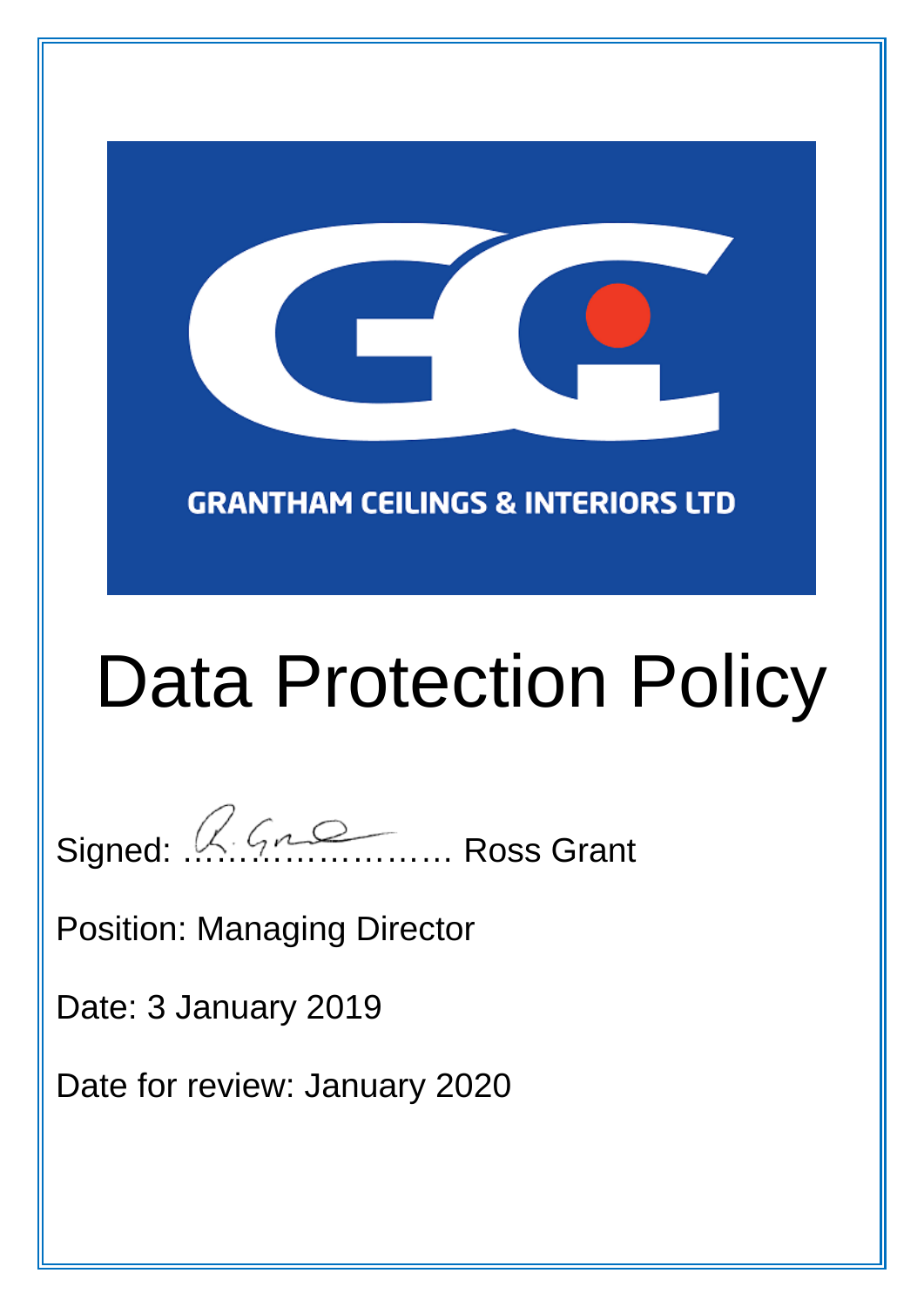# Reference Points

- Data Protection Act 2018 and any subsequent legislation See https://www.gov.uk/dataprotection/the-data-protection-act
- General Data Protection Regulations See http://eur-lex.europa.eu/legalcontent/EN/TXT/?uri=celex%3A32016R0679
- Information Commissioners' Office See https://ico.org.uk/for-organisations/education/
- Subject Access Code of Practise
- The Use of Photographs and Electronic Images

The Data Protection Act (DPA) and the General Data Protection Regulations (GDPR) provide protection for individuals as to how their personal information is used by organisations, businesses or the government. Businesses are designated 'Data Controllers' and are required to keep records of processing activities, which must be made available to the Information Commissioner's Office upon request. Please see the links above for further information as to our responsibilities in relation to data protection.

# **Introduction**

- 1.1. Grantham Ceilings and Interiors Ltd (GCI) collects and uses personal information about staff, sub-contractors and other individuals who come into contact with the business. This information is processed in order to enable GCI to provide interior construction, pay staff and sub-contractors plus other associated functions. In addition, there may be a legal requirement for GCI to process personal information to ensure that it complies with statutory obligations.
- 1.2. We have a duty, as a Data Controller, to keep detailed records of data processing activities and the records shall contain:-
	- Name and details of the organisation (and where applicable, of other controllers, any representative and data protection officer)
	- Purposes of the processing
	- Description of the categories of individuals and categories of personal data.
	- Categories of recipients of personal data
	- Details of transfers to third countries including documentation of the transfer mechanism safeguards in place
	- Retention schedules
	- Description of technical and organisational security measures

These records must be made available to the Information Commissioner's Office (ICO) upon request. GCI will, on an annual basis, provide its registrable particulars and pay the data protection fee to the ICO.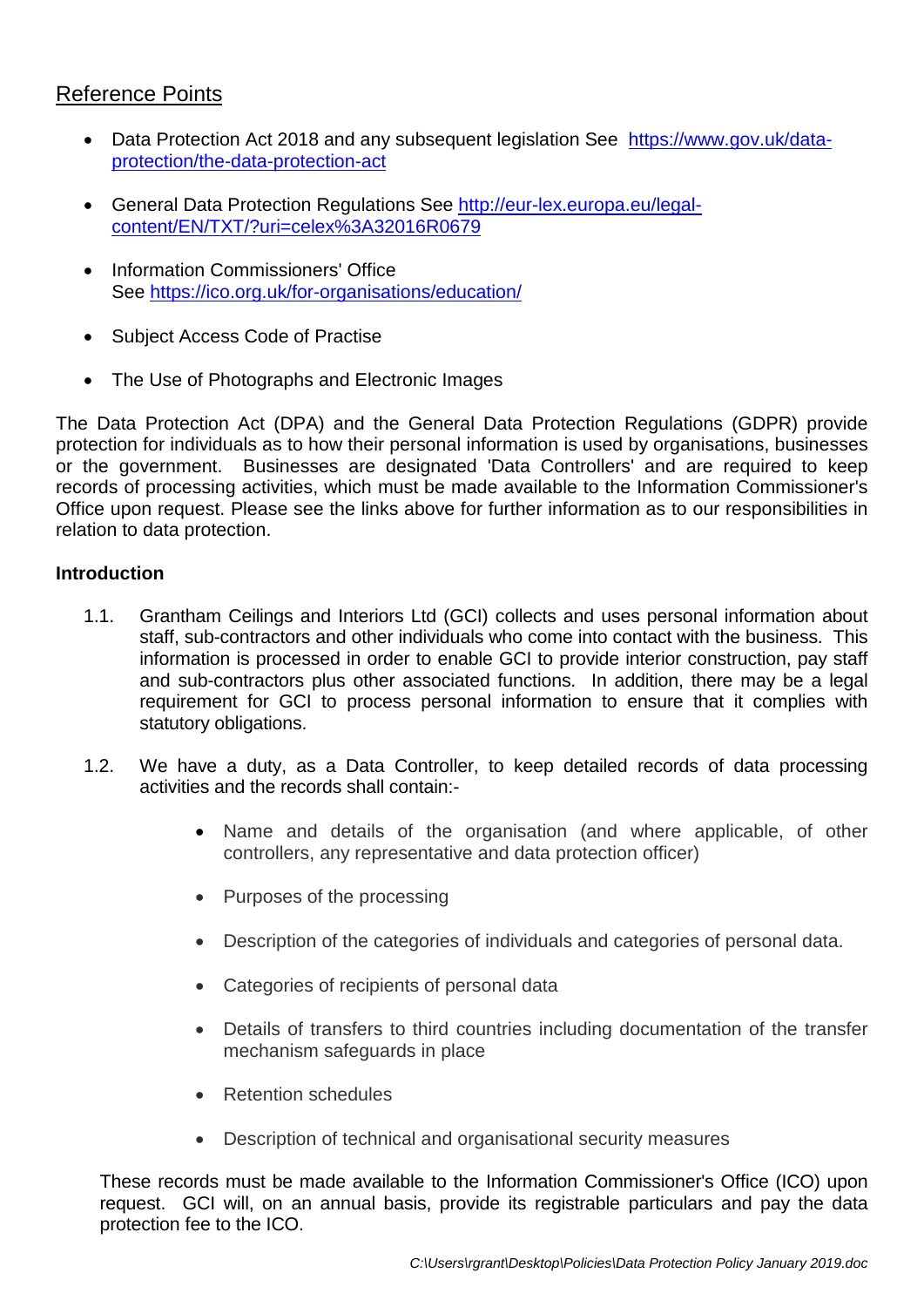# **2. Purpose**

- 2.1. This policy is intended to ensure that personal information is dealt with correctly and securely and in accordance with the GDPR and DPA and other related legislation. It will apply to personal information regardless of the way it is collected, used, recorded, stored and destroyed and irrespective of whether it is held in paper files or electronically.
- 2.2. All staff involved with the collection, processing and disclosure of personal data will be aware of their duties and responsibilities by adhering to these guidelines and shall undertake regular training to ensure compliance with their responsibilities.

# **3. Key principles**

- 3.1 Personal information or data is defined as any information relating to an identifiable person who can be directly or indirectly identified by reference to an identifier held by the business.
- 3.1.1 Data Protection Principles there are six enforceable principles contained in Article 5 of the General Data Protection Regulations. They are key to compliance and the business must endeavour to ensure that they are adhered to at all times. The responsibility for adherence to the principles is the responsibility+
- 3.1.2 of all staff of the business.
- 3.1.3 Principle 1 Personal data shall be processed lawfully, fairly and in a transparent manner in relation to individuals.
- 3.1.4 Principle 2 Personal data shall be collected for specified, explicit and legitimate purposes and not further processed in a manner that is incompatible with those purposes.
- 3.1.5 Principle 3 Personal data shall be adequate, relevant and limited to what is necessary.
- 3.1.6 Principle 4 Personal data shall be accurate and where necessary, kept up to date. Steps must be taken to ensure that personal data that is inaccurate is erased or rectified without delay.
- 3.1.7 Principle 5 Personal data shall be kept in a form which permits identification of data subjects for no longer than is necessary for the purposes for which the personal data is processed.
- 3.1.8 Principle 6 Personal data shall be processed in a manner that ensures appropriate security, including protection against unauthorised or unlawful processing and against accidental loss, destruction or damage
- 3.2 To ensure compliance with the above principles the business will:
	- (a) Produce an information asset register that contains details of the records it holds.
	- (b) Inform individuals why the information is being collected at the point it is collected by way of privacy notices.
	- (c) Inform individuals when their information is shared, why and with whom it will be shared.
	- (d) Check the quality and the accuracy of the information it holds.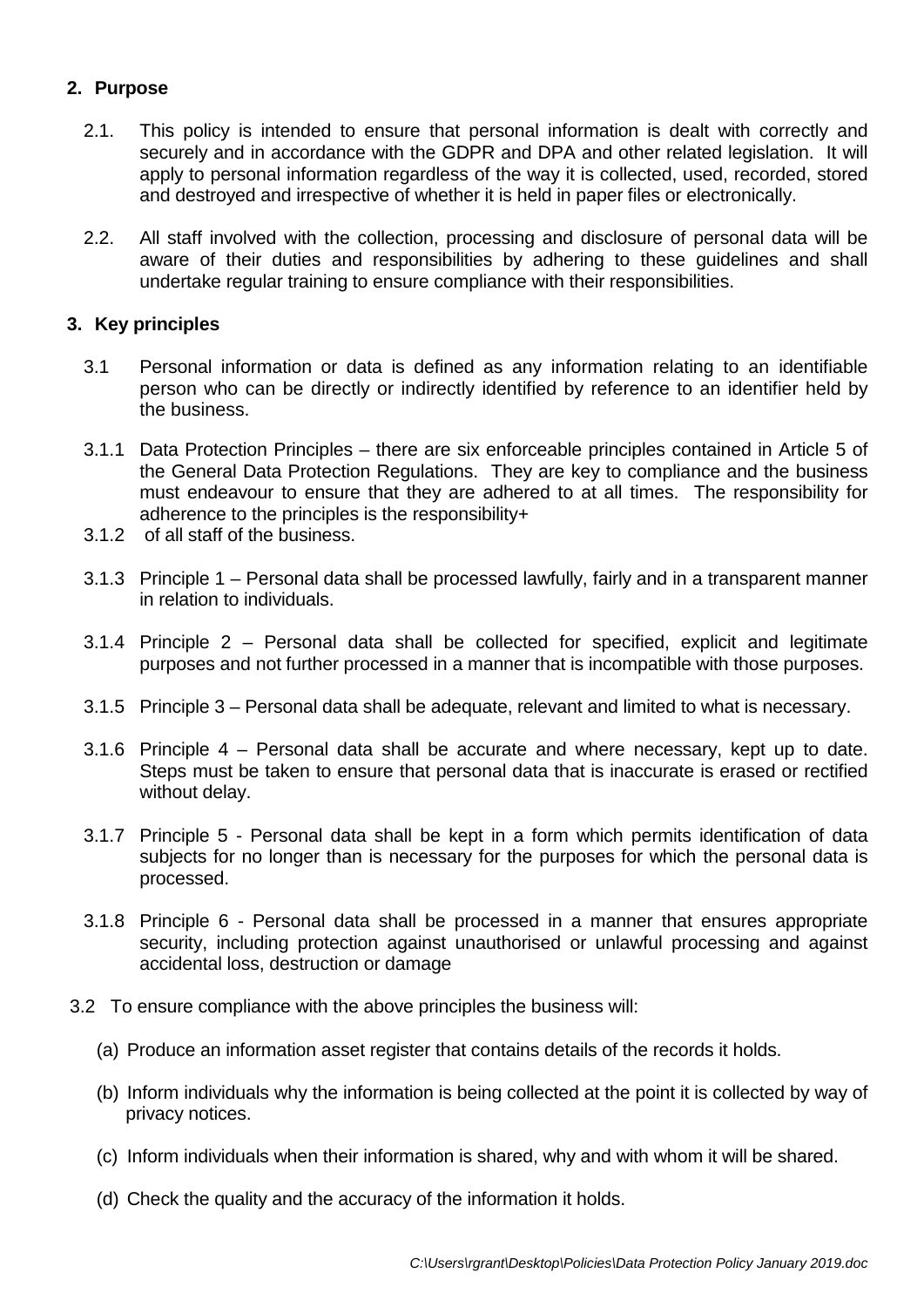- (e) Ensure that information is not retained for longer than is necessary.
- (f) Ensure that when obsolete, information is destroyed and it is done so appropriately and securely.
- (g) Create, maintain and publish a Disposal and Retention Schedule setting out retention and disposal dates for common data sets and other information.
- (h) Ensure that clear and robust safeguards are in place to protect personal information from loss, theft and unauthorised disclosure, irrespective of the format in which it is recorded.
- (i) Share information with others only when it is fair and lawful to do so and satisfies the lawful basis for processing that information.
- (j) Share personal data with other organisations for the purpose of crime prevention and/or detection, or for the purpose of legal proceedings, provided that the disclosure falls within an exemption to the non-disclosure provisions contained within the Data Protection Act 2018 or any subsequent legislation.
- (k) Disclose personal data where required to do so by law, for example, following receipt of a court order.
- (l) Set out procedures to ensure compliance with the duty to respond to an individual's rights to:
	- request access to personal information, known as Subject Access Requests.
	- be informed about the way their data is used;
	- have inaccurate personal data rectified;
	- have their personal data erased;
	- restrict the processing of their personal data; and
	- object to the processing of their personal data.
- (m) Ensure our staff are appropriately and regularly trained and aware of and understand our policies and procedures.
- (n) Create and maintain a data breach notification spreadsheet to record data breaches and also circumstances where a breach was narrowly avoided.

### **4. Data Protection Officer (DPO)**

4.1 Due to the size of the business, we are not required to have a DPO by law but any DP enquiries should be directed to Ross Grant, Managing Director, in the first instance.

### **5. Data Protection Impact Assessments (DPIA)**

- 5.1 The business must carry out a DPIA when processing is likely to result in **high risk** to the rights and freedoms of individuals.
- 5.2 The GDPR does not define high risk but guidance highlights a number of factors that are likely to trigger the need for a DPIA, which include the use of new technologies, processing on a large scale, systematic monitoring, processing of special categories of personal data.

### **6. Privacy Notices**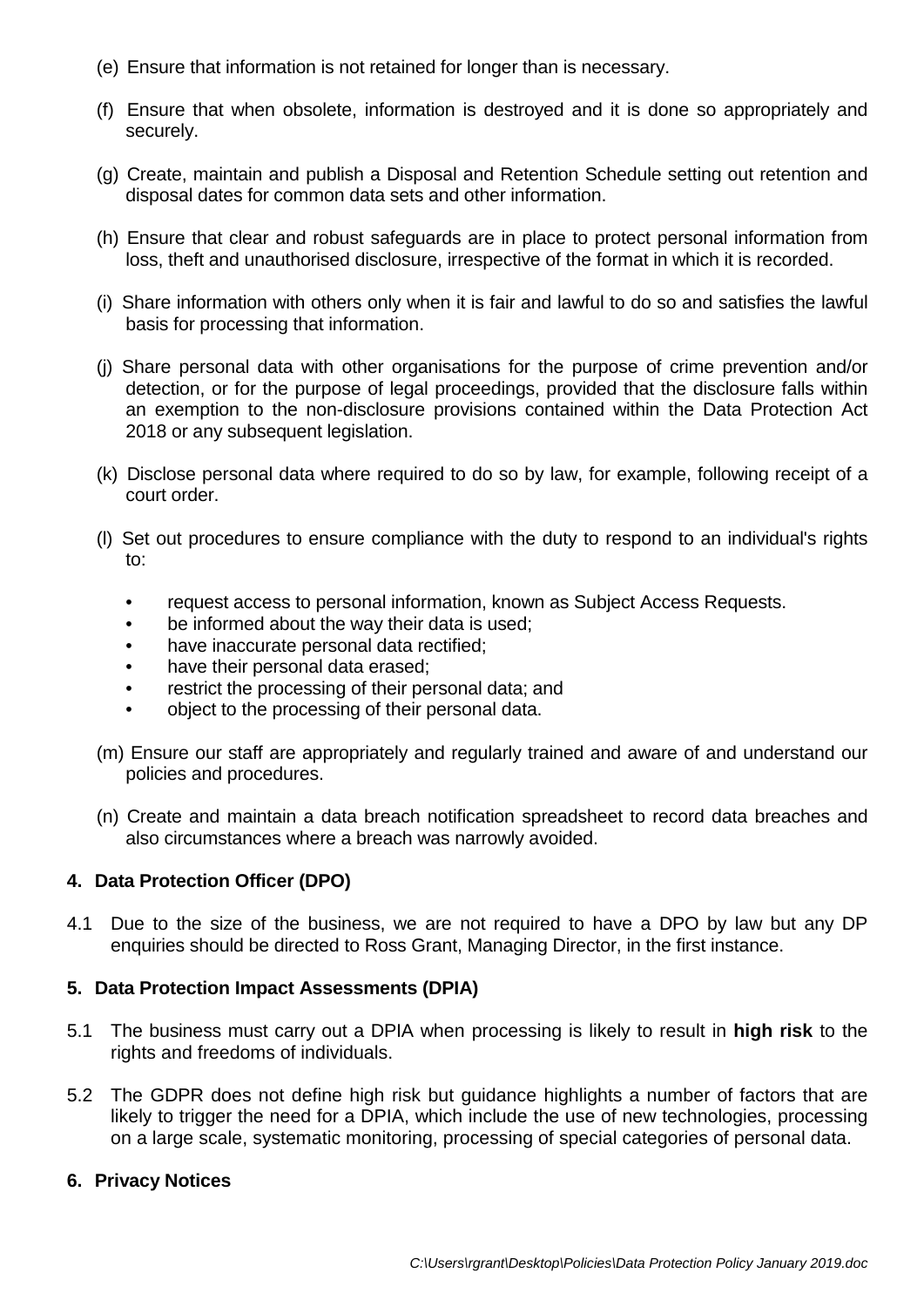- 6.1 The business publishes a privacy notice on its website which provides information about how and why the business gathers and shares personal data.
- 6.2 The privacy notice under the GDPR should include:
	- Who you are and how they can contact you;
	- The personal data you are collecting & why you are collecting it;
	- Where you get the personal data from & who you are sharing it with;
	- How long the data will be held for:
	- Transfers to third countries and safeguards;
	- Description of the data subjects individual rights;
	- The data subjects right to withdraw consent for the processing of their data; and
	- How individuals can complain.
- 6.3 The privacy notice will be reviewed at regular intervals to ensure it reflects current processing.
- 6.4 The privacy notice will be amended to reflect any changes to the way the business processes personal data.
- 6.5 Whilst the business will publish an overarching privacy notice for sub-contractors, it will also issue a privacy notice to all staff members, before, or as soon as possible after, any personal data relating to them is obtained. This may simply be an explanation why the information is being requested and the purpose for which it will be used.

# **7 Photographs and Electronic Images**

8.1 The business seeks consent to use images of sub-contractors in any business publicity material, its website, Facebook, Twitter, in published advertisements, brochures, articles and in training events.

# **9 Requests for Access to Personal Data**

- 9.1 This section sets out the process that will be followed by the business when responding to requests for access to personal data made by a sub-contractor or member of staff.
- 9.2 Handling a subject access request for access to personal data:
	- 9.2.1 Article 15 of the GDPR gives individuals the right to access personal data relating to them, processed by a data controller
	- 9.2.2 Requests for information must be made in writing; which can include e-mail and be addressed to the Managing Director. If the original request does not clearly identify the information required, then the business will seek further enquiries to clarify what information is being requested.
	- 9.2.3 The identity of the requestor must be established before the disclosure of any information is made. Below are some examples of documents which can be used to establish identity:
		- Passport
		- Driving licence
		- Utility bill with current address
		- Birth/marriage certificate
		- P45/P60
		- Credit card or mortgage statement.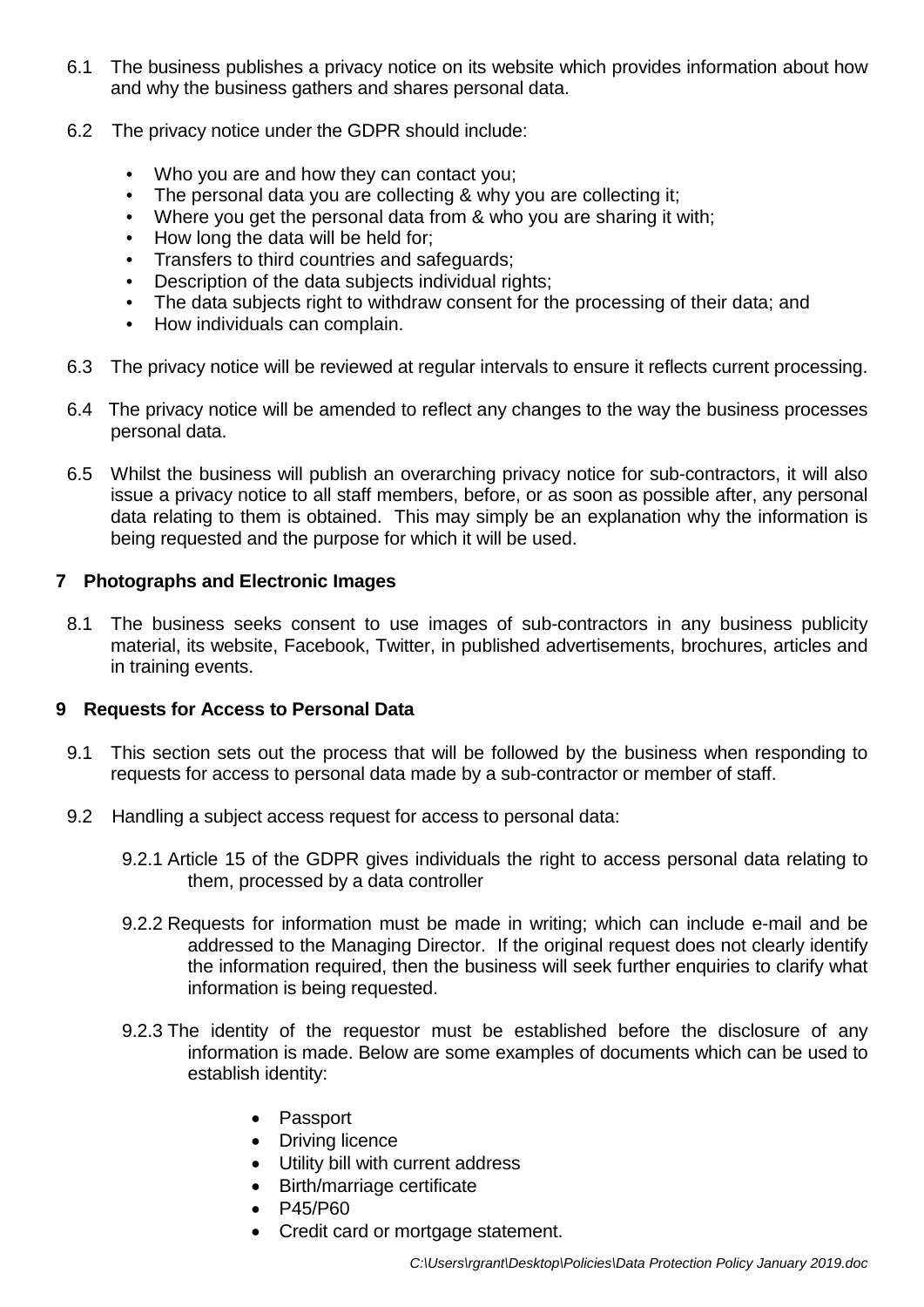- 9.2.4 The response time for a subject access request is one month from the date of the request (irrespective of business holiday periods). The one month period will not commence until any necessary clarification of information is sought. The time to respond can be extended to two months where the request is complex or numerous.
- 9.2.5 There are some exemptions available under the Data Protection Act which will mean that occasionally personal data will need to be redacted (information blacked out/removed) or withheld from the disclosure. All information will be reviewed prior to disclosure to ensure that the intended disclosure complies with the business's legal obligations.
- 9.2.6 Where the personal data also relates to another individual who can be identified from the information, the information will be redacted to remove the information that identifies the third party. If it is not possible to separate the information relating to the third party from the information relating to the subject of the request, consideration will be given to withholding the information from disclosure. These considerations can be complex and additional advice will be sought when necessary.
- 9.2.7 Where redaction has taken place then a full copy of the information provided will be retained in order to maintain a record of what was redacted and why and a clear explanation of any redactions will be provided in the business's response to the request.
- 9.2.8 If there are concerns about the disclosure of information additional advice will be sought.

### **11. Retention and Disposal of personal data**

11.1 The business will ensure that it has an up to date and accurate retention and disposal schedule that is compliant with the GDPR. The business will ensure that personal data is stored, transferred and disposed of securely and in accordance with the retention and disposal schedule.

### **12. Security of personal data**

- 12.1 The business will ensure that appropriate security measures are in place and enforced to keep paper and electronic personal data secure.
- 12.2 The business will regularly review the physical security of the business buildings and storage systems.
- 12.3 The business will ensure that only authorised individuals have access to personal data.
- 12.4 All portable electronic devices containing personal data will be encrypted.
- 12.5 No personal data will be left unattended in any vehicles and staff will ensure that if it is necessary to take personal data from business premises, for example to complete work from home, the data is suitably secured.
- 12.6 The business will refer to any relevant guidance and seek advice where necessary if processing personal data utilising a cloud based solution.